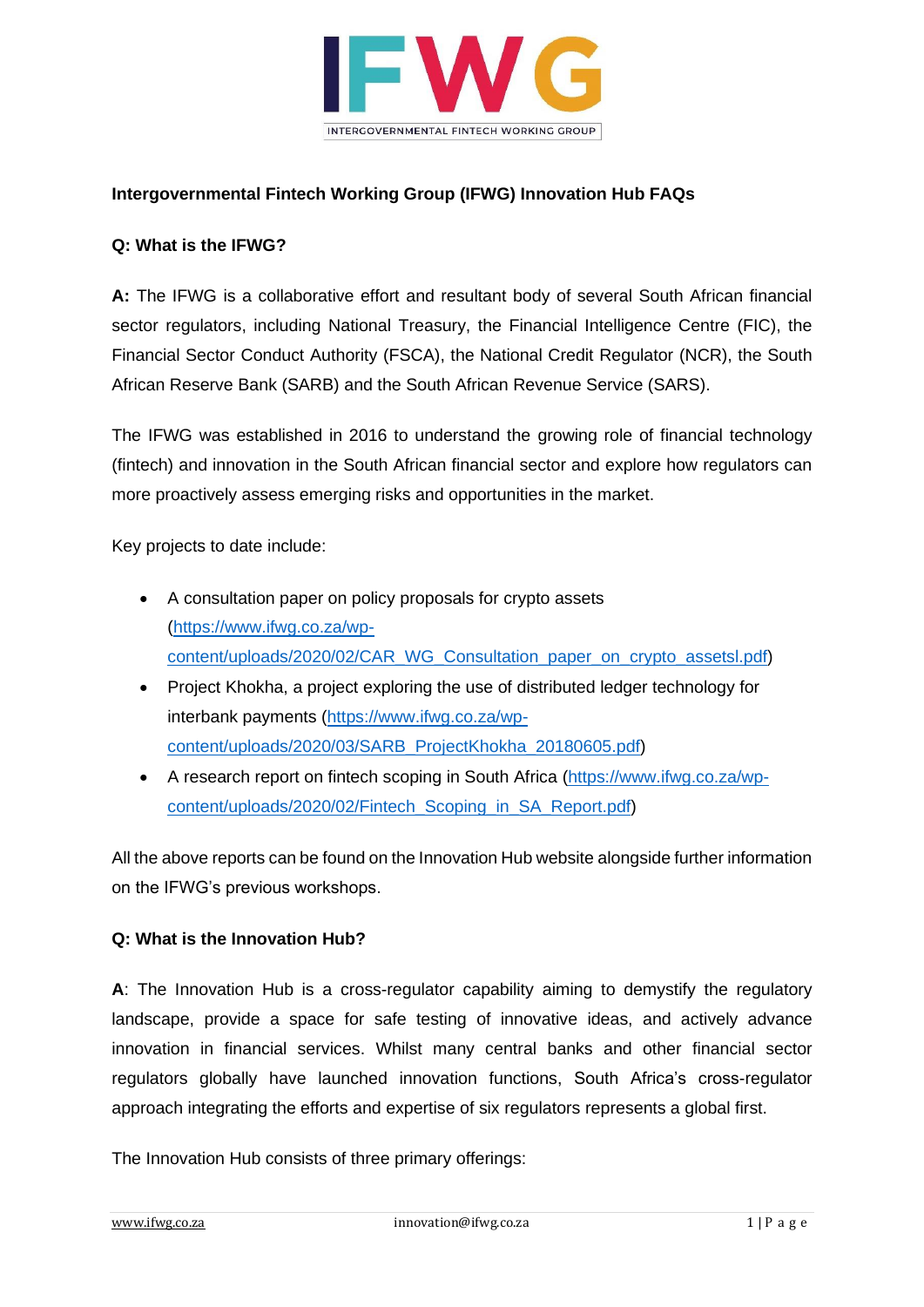

**The Regulatory Guidance Unit** exists to help market innovators resolve specific questions regarding the policy landscape and regulatory requirements by providing a central point of entry for market innovators to submit enquiries related to fintech and innovation-oriented policies and regulations. Responses from the Regulatory Guidance Unit will integrate perspectives from relevant financial sector regulators, eliminating the need to contact multiple regulators. Guidance provided is non-binding and innovators are encouraged to seek formal legal advice on complex enquiries.

**The Regulatory Sandbox** provides market innovators with an opportunity to test the ideas of new products and services that push the boundaries of existing regulation, all under the responsible supervision of relevant regulators. Market innovators must apply to the Regulatory Sandbox. Accepted participants test their product or service within parameters established by the IFWG and are expected to report on testing progress at regular intervals. Learnings from testing will help regulators determine if and how policies and regulations must change to promote responsible innovation in the market.

**The Innovation Accelerator** exists to provide a collaborative, exploratory environment for financial sector regulators to learn from and work with each other – and the broader financial sector ecosystem – on emerging innovations in the industry. Over the next year, the Innovation Accelerator may drive initiatives in the following key areas: crypto assets, stable coins, fintech data, peer-to-peer platforms, regulatory technology (regtech) and supervisory technology (suptech).

## **Q: Why was the Innovation Hub developed?**

**A:** Innovation has always driven the financial services sector forward, but the South African and global services landscape is currently evolving at an unprecedented scale and pace, driven by a number of trends in the market. Fintechs and other new participants are becoming increasingly prominent actors that are providing core financial products and services like payments, loans and insurance. They are no longer fringe players and won't wait for regulation to catch up. Oftentimes new participants don't fully understand the regulatory framework or what is needed to comply.

Regulators need to reckon with these new types of market participants and new products and services and move side-by-side with them to understand the impact of innovation. To tackle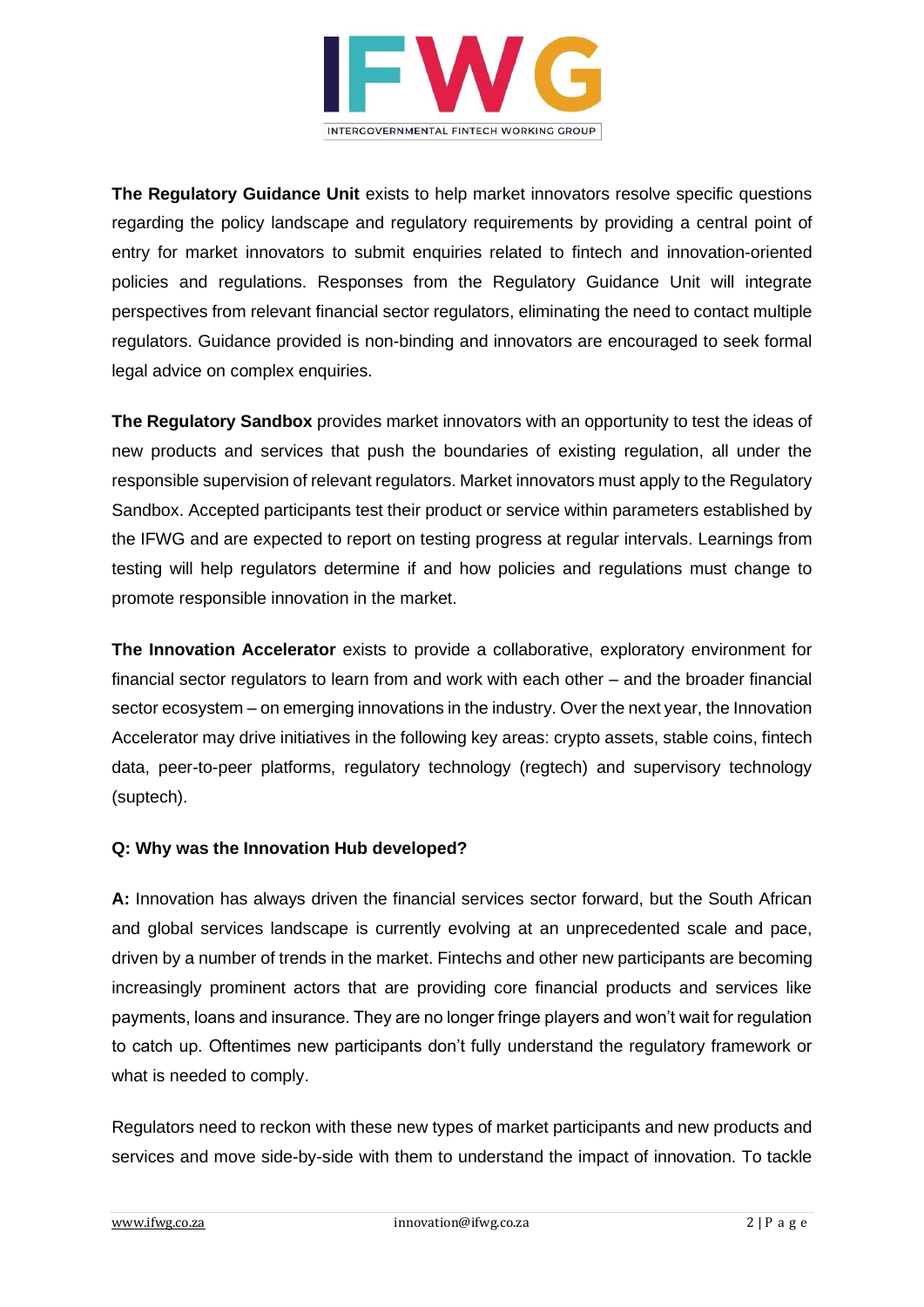

the new challenges posed by this changing landscape and to capitalise on the emerging opportunities it presents, regulators recognised the need to respond in a manner that is proactive, coordinated and collaborative and subsequently designed and implemented the Innovation Hub and its offerings.

## **Q: What kind of financial service providers can make use of the Innovation Hub?**

**A:** The Innovation Hub is open to all financial sector innovators, whether from a start-up, an established fintech firm, an incumbent financial service provider or an adjacent industry entering the financial services market (e.g., retail, telecommunications). Certain offerings, such as the Regulatory Sandbox, do require acceptance into the programme, and certain events or initiatives may be offered on an invite-only basis.

# **Q: How will the Innovation Hub benefit fintech firms and other financial sector innovators?**

**A:** In the short-term, firms may benefit from the regulatory guidance provided through the Regulatory Guidance Unit, the opportunity to test the regulatory fit of their innovative products and services in the Regulatory Sandbox and the information and insights provided through the reports and other outputs of the Innovation Accelerator. In the medium- to long-term, all financial service providers may benefit from the Innovation Hub as learnings from increased market engagement begin to influence financial sector policy and regulation that is more responsive to new technologies and innovative solutions in the market.

## **Q: How does the Hub benefit South African consumers?**

**A:** The Innovation Hub is intended to support the financial sector in introducing innovations that complement the core mandates of regulators, including financial stability and soundness, consumer protection, financial inclusion, and fair lending practices. In turn, South African consumers may benefit from these innovations through a more competitive market that potentially drives down the prices of financial products and services, greater accessibility of financial products and services leading to increased inclusivity in the banking and financial services sector and improved product and service quality.

## **Q: Where will the Innovation Hub be situated?**